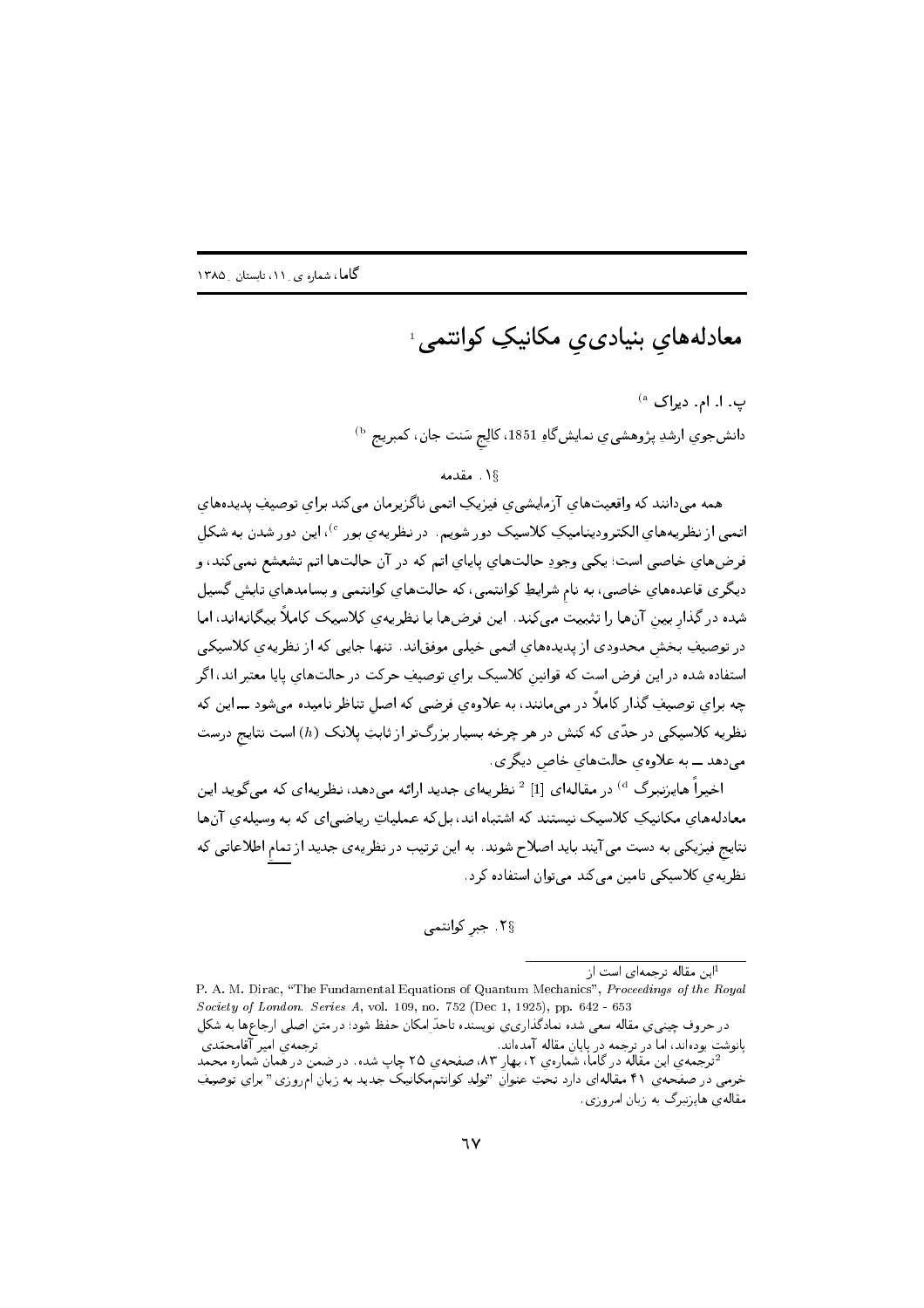یک سیستم دینامیکی ی چندگانهدورهای ی ناتبهگن با u درجه ی آزادی را در نظر بگیرید که با معادلههایی تعریف میشود که مختصات و مشتقهای زمانیی یآنها را به هم مربوط میکنند. در .<br>نظریه یِ کلاسیک میتوانیم مسئله را به شکل زیر حل کنیم. فرض کنید هر مختصهی  $x$  را بتوان به شکل سری ی فوریهای چندگانه در زمان t بسط داد، به این شکل

$$
x = \sum_{\alpha_1 \cdots \alpha_u} x(\alpha_1 \alpha_2 \cdots \alpha_u) \exp .i(\alpha_1 \omega_1 + \alpha_2 \omega_2 + \cdots + \alpha_u \omega_u)t
$$
  
= 
$$
\sum_{\alpha} x_{\alpha} \exp .i(\alpha \omega)t,
$$

كه رابطهي آخر شكل خلاصه است. اينها را در معادلههاي حركت جاگذاري كنيم، و ضرايبٍ هر جملهی هم آهنگ در دو طرف را برابر بگذاریم. معادلههایی که به این ترتیب به دست می آیند (که آنها را معادلههای A خواهیم نامید) دامنههای  $x_{\alpha}$  و بسامدهای  $(\alpha\omega)$  را تعیین میکنند (بسامدهایی که بر حسب رادیان بر زمان اندازهگیری میشوند). جواب یکتا نیست. بینهایت جواب u گانه هست که میتوان آنها را با دادن دامنهها و بسامدها به عنوان توابعی از u ثابتِ  $\kappa_1 \cdots \kappa_n$  دستهبندی کرد. حالا  $\alpha$ هر  $x_{\alpha}$  و  $(\alpha\omega)$ ) ای تابعی از دو دسته عدد است، a ها و  $\alpha$  ها، و می توان آنها را به شکل  $x_{\alpha\kappa}$  و  $x_{\alpha}$ نوشت .

مطابق روش هایبزنبرگ، در حلّ ِکوانتمبی، مسئله هنوز فرض مبیکنیم که هر مختصه را مبیتوان با مؤلفههای همآهنگی به شکل exp.*iwt* نمایش داد که دامنه و بسامدِ هر کدام به دو دسته عددِ . صحیح  $n_1 \cdot \cdot \cdot n_1$  و  $m_u \cdot \cdot \cdot m_u$  بستگی دارند و میتوان آنها را به شکل  $x(nm)$  ، و  $n_u \cdot \cdot \cdot n_1$  نوشت تفاضلهای  $m_r - m_r$  متناظرند با  $\alpha_r$  های قبلی، اما نه هیچکدام از n ها و نه هیچ تابعی از n ها و ها نقش به های قبلی را که نشان میدادند هر مؤلفهی هم آهنگ مال کدام جواب است را ندارد. مثلاً  $m$ نمبیتوانیم همهی مؤلفههایی را که برای آنها n ها یک دسته مقدار معین مبیگیرند را گرد بیاوریم و بگوییم این دسته به تنهایی یک جواب کامل برای معادلههای حرکت است. جوابهای کوانتمی همه بههمبافتهاند، و باید آنها را یک کل واحد در نظر گرفت. اثر ریاضی ی این [درهم تنیده بودن جوابهای کوانتمی] این است که با آن که در حالتِ کلاسیک هر یک از معادلههای A رابطهای است بین دامنهها و بسامدهای یک دسته ی خاص از k ها، دامنهها و بسامدهایی که در معادلهی کوانتمیی A ظاهر میشوند یک دسته مقدار خاص براي n ها، یا هر تابعی از n ها و m ها، نیستند؛ بلکه n ها و m های آنها به شکل خاصی که بعداً خواهیم دید به هم مربوط اند. در نظريهي كلاسيك رابطهي واضح زير را داريم

 $(\alpha\omega)_{\kappa} + (\beta\omega)_{\kappa} = (\alpha + \beta, \omega)_{\kappa}.$ 

به پیروی از هایزنبرگ، فرض میکنیم رابطهی متناظر در نظریهی کوانتمی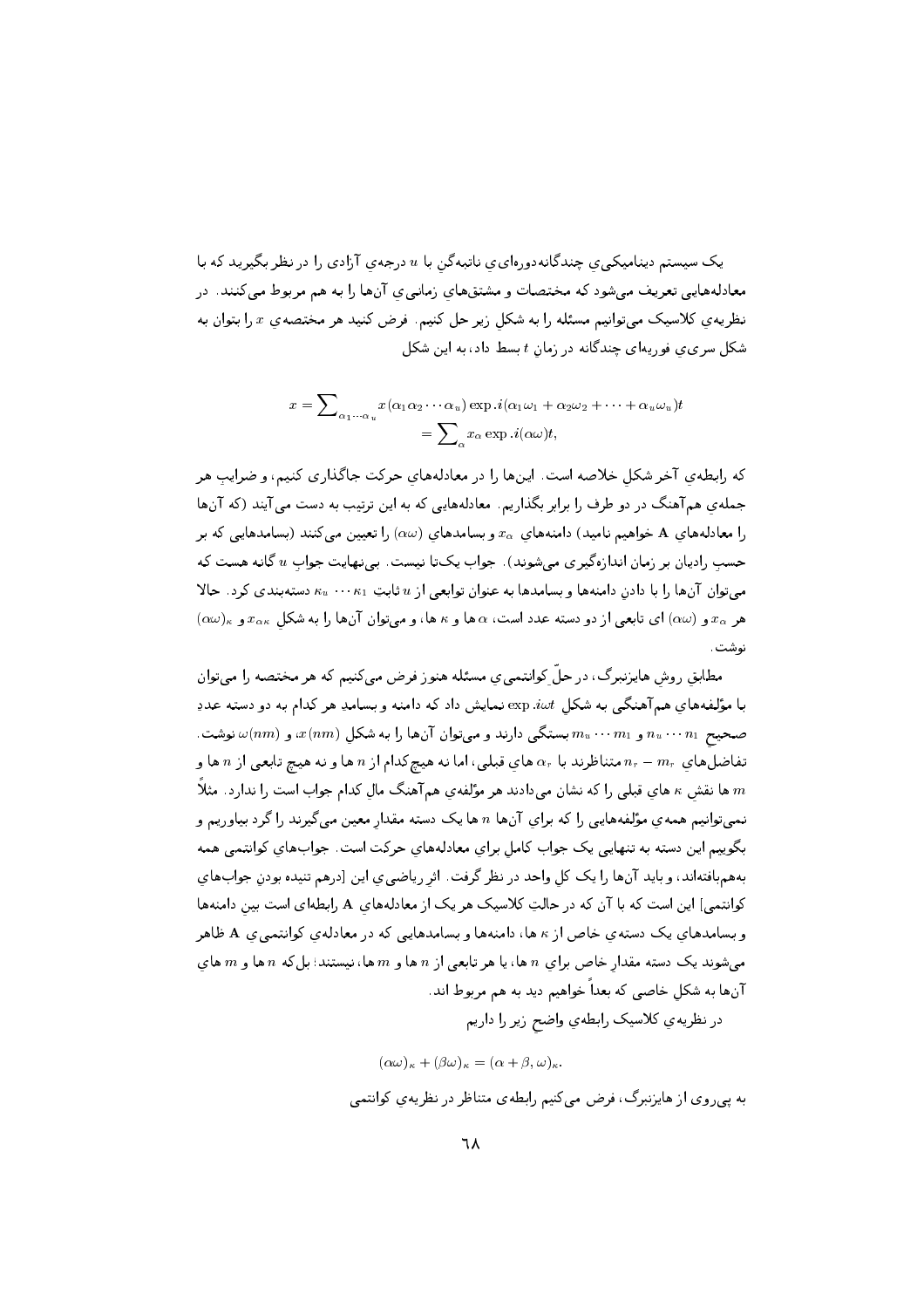$$
\omega(n, n - \alpha) + \omega(n - \alpha, n - \alpha - \beta) = \omega(n, n - \alpha - \beta)
$$

یا

$$
\omega(nm) + \omega(mk) = \omega(nk) \tag{1}
$$

باشد. این یعنی آن که  $\omega(nm)$  به شکل  $\Omega(n)-\Omega(m)$  است، که  $\Omega$  ها تراز بسامدها هستند. در نظریه ی بور<sup>ه)</sup> اینها 2 $\pi/h$  برابر انرژی یِ ترازها هستند، اما ما لازم نیست این را فرض بکنیم. در نظریه ی کلاسیک می توانیم دو مؤلفه ی هم آهنگِ وابسته به یک دسته از بم ها را به صورتِ زیر در هم ضرب کنیم:—

$$
a_{\alpha\kappa} \exp .i(\alpha\omega)_{\kappa}t . b_{\beta\kappa} \exp .i(\beta\omega)_{\kappa}t = (ab)_{\alpha+\beta,\kappa} \exp .i(\alpha+\beta,\omega)_{\kappa}t
$$

$$
(ab)_{\alpha+\beta\cdot\kappa}=a_{\alpha\kappa}b_{\beta\kappa}
$$

به طریقی مشابه، در نظریهی کوانتمی میتوانیم یک مؤلفهی  $\left( nm\right)$  و یک مؤلفهی  $\left( m\kappa\right)$  را ضرب کنیم

$$
a(nm) \exp \cdot i\omega(nm)t \cdot b(m\kappa) \exp \cdot i\omega(m\kappa)t = ab(n\kappa) \exp \cdot i\omega(n\kappa)t
$$

که

که

$$
ab(n\kappa) = a(nm) b(m\kappa).
$$

 $(mk)$  به این ترتیب سوق داده میشویم به این که حاصل $\omega$ سربِ دامنههای مؤلفهی  $(mm)$  در مؤلفهی را به صورتِ دامنهي (nk) در نظر بگيريم. اين، به همراهِ قاعدهاي كه مي گويد در يك معادلهي [کوانتمیی] A تنها دامنههایی که به یک دسته از اعداد مربوط اند میتوانند با هم جمع شوند، جایگزین قاعدهیِ کلاسیکی میشود که میگوید  $\kappa$  یِ تمام دامنههایی که در یک معادلهیِ A ظاهر مے شوند یکے است.

 $\,x\,$ حالا در موقعيتی هستيم که عملياتِ جبری ي عادی را روي متغيرهاي کوانتمی انجام دهيم. جمع و y با معادلههای

$$
\{x+y\}(nm) = x(nm) + y(nm)
$$

داده می شود، و ضرب آنها با

$$
xy(nm) = \sum_{k} x(nk) \ y(km) \tag{2}
$$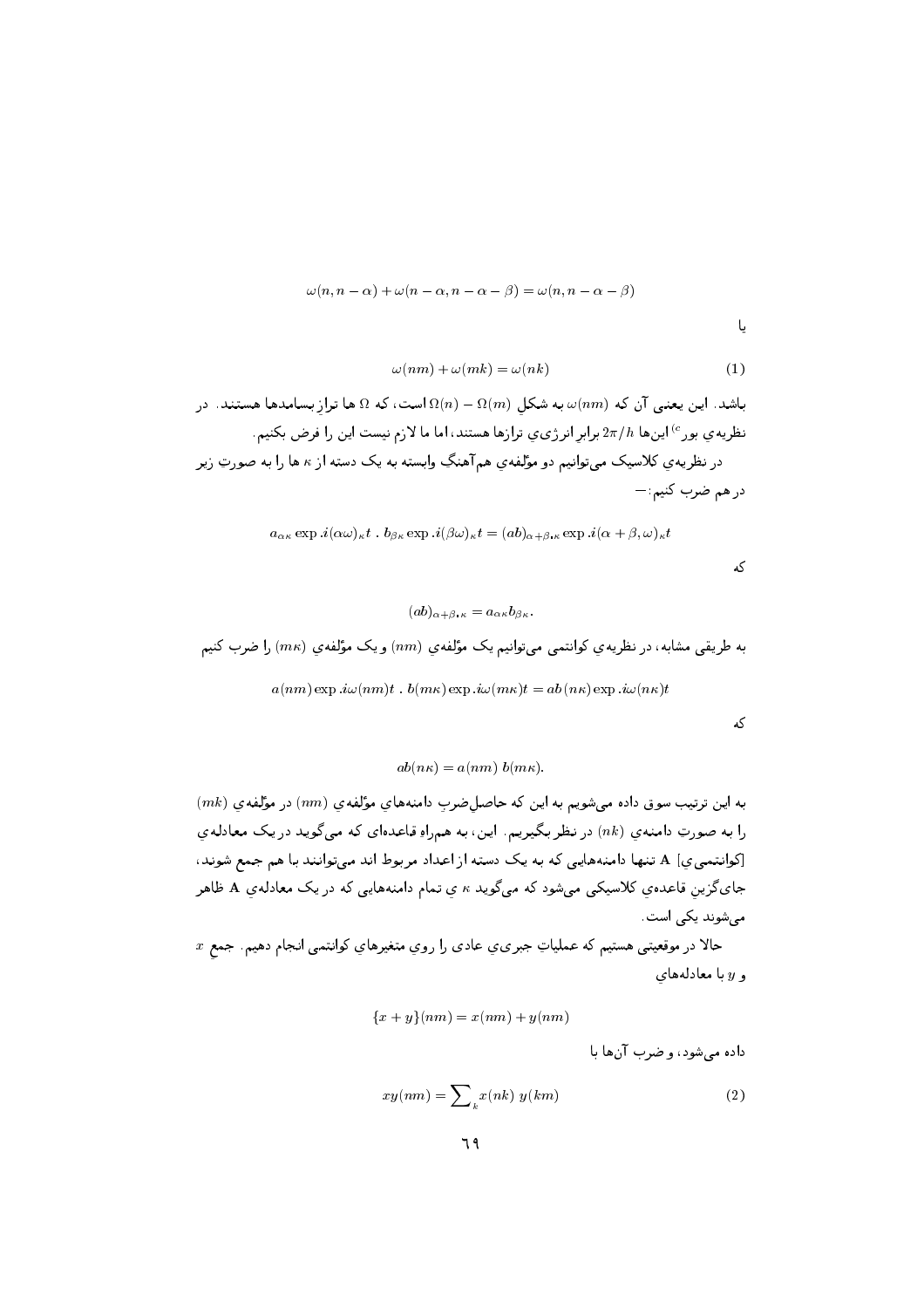که مشابه، ضرب کلاسیکی ی

$$
(x y)_{\alpha \kappa} = \sum_{r} x_{rk} y_{\alpha-r,\kappa}.
$$
است. حالا یک تفاوت مهم بین دو جبر رخ میدهد. در حالټ کلّی  

$$
xy (nm) \neq y x (nm)
$$

و ضرب کوانتمی جایهجایی نیست، هر چند به سادگی می توان نشان داد که شرکت $\mathfrak{t}$ یو و توزیع بلیر هست. کمیتبی با مؤلفههای  $xy \;(nm)$  که در (2)تعریف شد را ضربهایزنبرگیی ی  $x$  و  $y$  میینامیم و به صورتِ ساده ی  $xy$  می نویسیم . هر وقت دو کمیتِ کوانتمی در هم ضرب شوند، منظور ضرب هایزنبرگی است. البته در موردِ بسامدها و دیگر کمیتهای وابسته به n ها که صراحتاً بیان خواهد شد، ضرب عادّی منظور خواهد بود.

معکوس یک کمیتِ کوانتمی را می;توان با هر یک از رابطههای زیر تعریف کرد.

$$
1/x \cdot x = 1 \quad \text{or} \quad x \cdot 1/x = 1. \tag{3}
$$

این دو معادله همارز اند، زیرا اگر هر دو طرفِ اولی را از چپ در  $x$  ضرب و از راست بر  $x$  تقسیم کنیم دومی به دست می آید. به همین صورت جذر  $x$  را هم می شود تعریف کرد

$$
\sqrt{x} \cdot \sqrt{x} = x. \tag{4}
$$

واضح نیست که همیشه  $(3)$  و  $(4)$  حل دارند. بهخصوص، ممکن است برای توصیفِ  $\sqrt{x}$  لازم باشد زیرهم آهنگهایی وارد کنیم، یعنی ترازهای بسامدی، میانی ای . این مشکلات را میتوان با گویا کردن و ضرب کردن هر یک از معادلهها، پیش از تعبیر کوانتمی و به دست آوردن معادلههای A، برطرف کرد .

اکنون میتوانیم هر یک از معادلههای حرکتِ سیستم را به شکل کوانتمی در آوریم، به شرطِ آن که بتوانیم تصمیم بگیریم که ترتیب کمیتها در ضربها چه باشد. هر معادله ای را میتوان به نظریهی کوانتمی بُرد، مشروط بر آن که بتوان آن را با عملیاتِ جبریای که شامل جابهجاییی فاکتورهای ضرب نیست، یا انتگرالگیری و مشتقگیری نسبت به t از معادلههای حرکت به دست آورد. بهخصوص، به این ترتیب می توان از پس معادلهی انرژی بر آمد.

معادلههای حرکت برای حلّ ِ مسئلهی کوانتمی کافی نیستند. در نظریهی کلاسیک معادلههای حرکت »،&»، «(۵۰۰) را به عنوان تابعی از ۴ تعیین نمیکنند، مگر آن که برای تعریفِ ۴ ها چیزی در  $\partial \mathbb{E}/\partial \kappa_r = \omega_r/2\pi$  موردِ آنها فرض کنیم. اگر بخواهیم می توانیم با انتخاب  $\kappa$  ها طوری که  $\omega_r = \partial \mathbb{E}/\partial \kappa_r$  باشد حل را کامل کنیم. در این جا E انرژی ی سیستم است که باعث میشود  $\kappa_r$  برابر با متغیر کنش  $\texttt{J}_r$  باشد. در نظریه ی کوانتمی باید معادلههای متناظری باشند، و اینها میشوند شرطهای کوانتمی .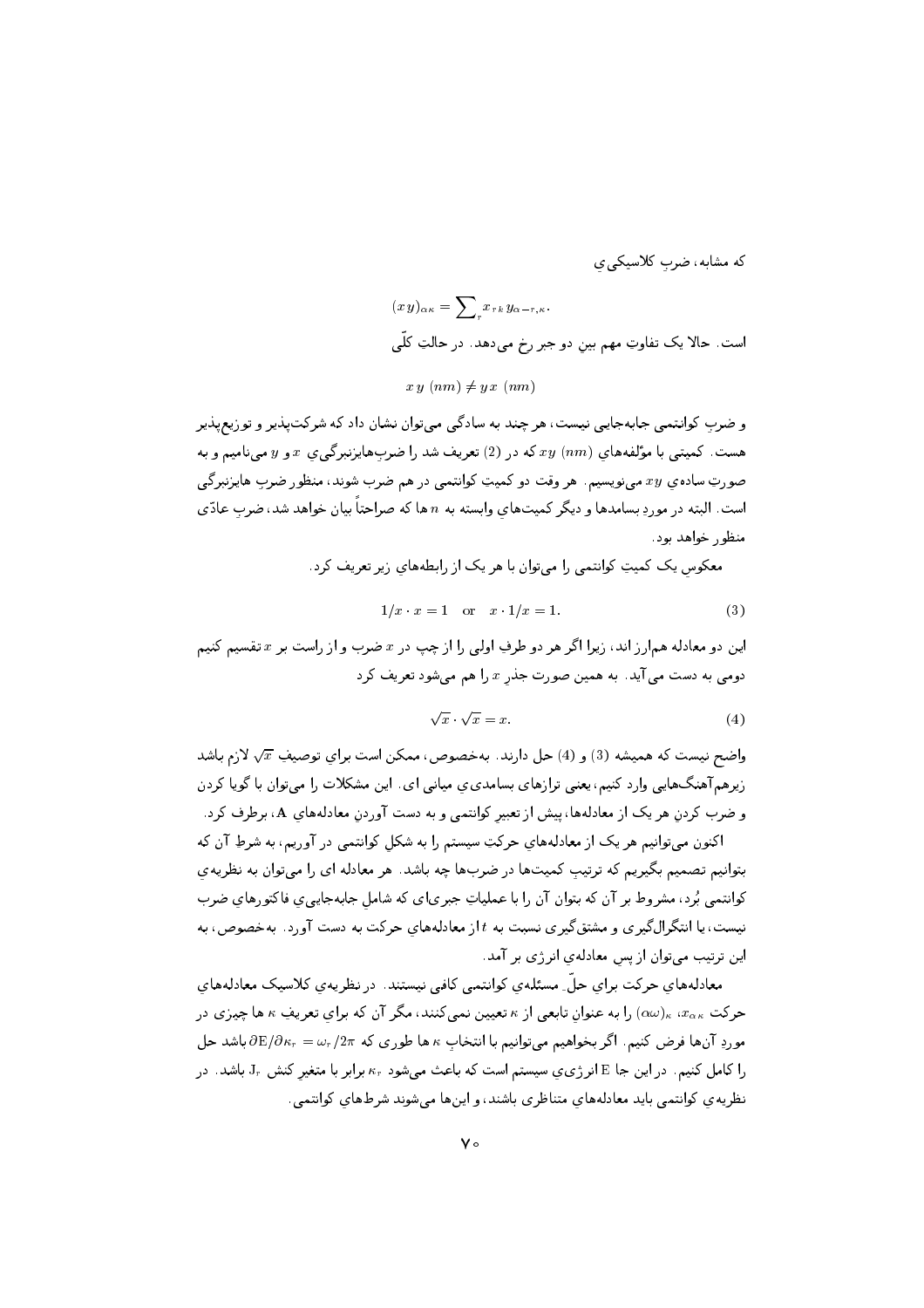.<br>۳§ . مشتقگیری، کوانتمی

تا این جا تنها مشتقگیریای که در نظریهی کوانتمی در نظر گرفتیم نسبت به زمان t بود. حالا شکل کلی ترین عمل کوانتمی  $d/dv$  را تعیین میکنیم که قوانین زیر را برآورده کند.

$$
\frac{d}{dv}(x+y) = \frac{d}{dv}x + \frac{d}{dv}y,
$$

$$
\frac{d}{dv}(xy) = \frac{d}{dv}x \cdot y + x \cdot \frac{d}{dv}y.
$$

(دقت کنید که ترتیب x و y در معادله ی آخر حفظ شده است.)

اولین قانون مستلزم این است که دامنههای مؤلفههای  $dx/dv$  تابعهایی خطی از دامنههای مۇلفەھاي  $x$  باشند، يعنى

$$
dx/dv(nm) = \sum_{nm} a(nm; n'm') x(n'm').
$$
 (5)

براي هر دسته مقدار صحيح m ، m، n، و  $m'$  يک ضريبِ  $a(nm;\,n'm')$  هست. قانونِ دوم شرطهايى روی a ها اعمال میکند. مقادیر ضرایب دیفرانسیلی در II را مطابق رابطهی (5) جاگذاری کنید و مؤلفههای  $(nm)$  دو طرف را مساوی قرار دهید. نتیجه می شود

$$
\sum_{n'm'k} a(nm; n'm') x(n'k) y(km') = \sum_{k n'k'} a(nk; n'k') x(n'k') y(km) + \sum_{k k' m} x(nk) a(km; k'm') y(k'm').
$$

این باید برای همهی مقادیر x و y درست باشد، پس میتوانیم ضرایب  $x(n'k)$   $x(n'k)$  در دو طرف را مساوی قرار دهیم. با استفاده از نمادِ  $\delta_{mn}$  که برای  $n = m$  مقدارش یک است (یعنی برای هر و برای  $m \neq m$  صفر است، به دست می آوریم  $(m_r = n_r)$ 

 $\delta_{kk'} a(nm; n'm') = \delta_{mm'} a(nk'; n'k) + \delta_{nn'} a(km; k'm').$ 

برای آن که جلوتر برویم باید حالتهای مختلفِ مساوی و نامساوی ی بودن  $\mathit{nm}'$  ،  $\mathit{km}'$  را به طور مجزا بررسی کنیم

اول حالتِ  $k'$  ،  $m \neq m'$  ،  $m \neq n'$  را در نظر میگیریم. این میدهد

 $a(nm : n'm') = 0.$ 

یس همه ی  $a(nm;\,\,n'm')$  ها صفر اند به جز آنهایی که یا  $n=n'$  و یا  $m=m'$  (یا هر دو). حالت $\mathbf{a} = m'$ ، م $n \neq n'$  و  $n \neq m'$  ،  $m \neq m'$  ،  $k \neq k'$  ،  $n \neq n'$  ، حير جديدي نمى دهند. حالا - حالتِ  $k = m'$  ،  $n \neq n'$  ،  $n \neq n'$  ، حالتِ بگیریم، که می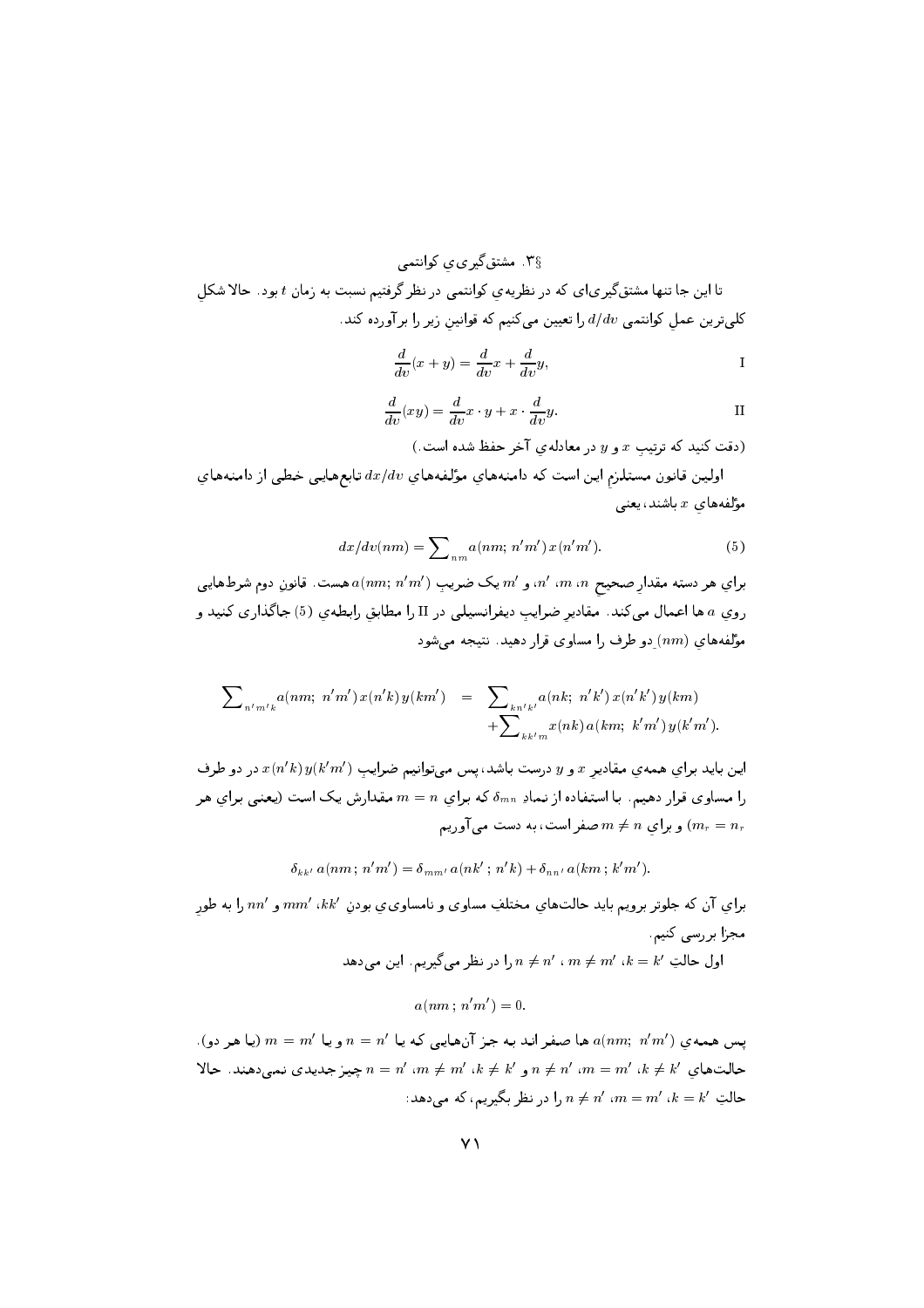$$
a(nm; n'm) = a(nk; n'k).
$$

پس اگر  $n \neq n'$  باشد،  $a(nm;\,n'm)$  مستقل از  $m$  است . مشابههاً، موردِ  $k' = k'$  ،  $n \neq n'$  هم  $\mathfrak{m} = m'$  ،  $k \neq k'$  مستقل از  $n$  است، مشروط بر آن که  $m \neq m'$  باشد. حالتِ  $a(nm; nm')$ مى دهد  $n = n'$ 

$$
a(nk';\, nk)+a(km;\, k'm)=0.
$$

اگر †
$$
k \neq k
$$
 باشد، میتوان این نتیجدها را با گذاشتنِ

$$
a(nk';\, nk) = a(kk') = -a(km\,;\,k'm),\tag{6}
$$

خلاصه كرد. نمادِ دو–شاخصهي  $a(kk')$  فقط بستگي به عددهاي صحيح  $k$  و  $k$  دارد. تنها حالتِ باقی مانده  $k = k'$  ،  $m = m'$  ،  $k = k'$  است، که می دهد

$$
a(nm; nm) = a(nk; nk) + a(km; km).
$$

اين يعني مي توانيم بگذاريم

$$
a(nm; nm) = a(mm) - a(nn). \tag{7}
$$

معادله ي (7) با تعريفِ  $a(kk')$  وقتى  $k = k'$  است معادله ي (6) را كامل مىكند. حالا معادلهى (5) تقليل پيدا مى كند به

$$
dx/dv(nm) = \sum_{m' \neq m} a(nm; nm') x(nm') + \sum_{n' \neq n} a(nm; n'm) x(n'm) + a(nm; nm) x(nm)
$$
  

$$
= \sum_{m' \neq m} a(m'm) x(nm') - \sum_{n' \neq n} a(nn') x(n'm) + \{a(nm) - a(nn)\} x(nm)
$$
  

$$
= \sum_{k} \{x(nk) a(km) - a(nk) x(km)\}
$$

پس

$$
dx/dv = xa - ax.\tag{8}
$$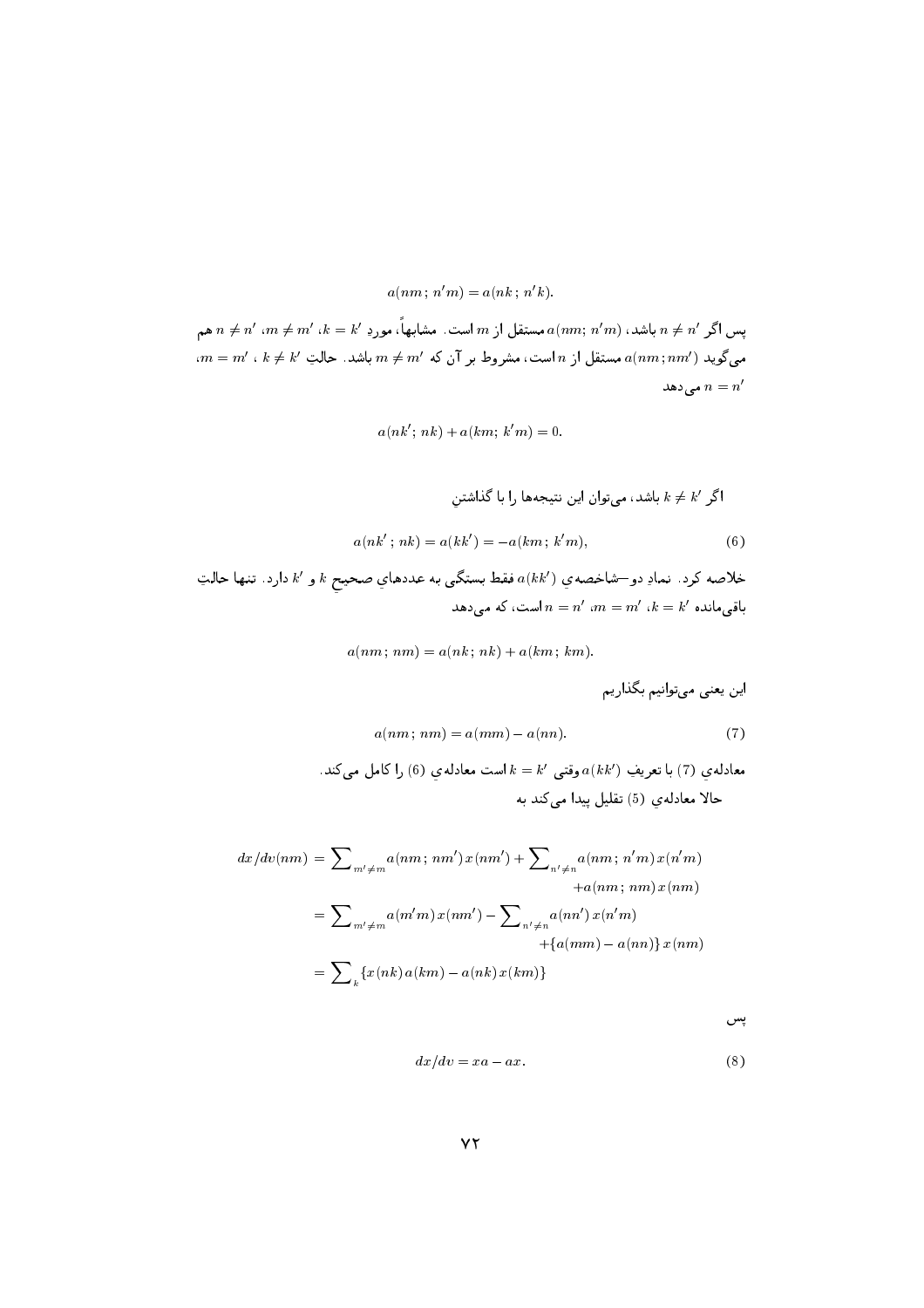به این ترتیب کلی ترین عملی که می توان بر یک متغیّر کوانتمی اعمال کرد و قوانین I و II را بر آورده کند، تفاضل ضربهای هایزنبرگیری آن متغیّر با متغیرهای کوانتمیری دیگر است. به آسانی میتوان دید که نمی توان ترتیب مشتق گیری را عوض کرد، مثلاً

$$
\frac{d^2x}{du\;dv} \neq \frac{d^2x}{dv\;du}.
$$

به عنوان مثالی در مشتق گیر ی ی کوانتمی ، می توانیم حالتی را در نظر بگیریم که (a) ثابت است، بنا بر این، جز برای  $a(nm) = 0$ ، است. می بینیم

$$
dx/dv(nm) = x(nm) a(mm) - a(nn) x(nm).
$$
  
به خصوص، اگر 
$$
ia(nm) = \Omega(m) \sum_{i=1}^{n} a(nm) = \Omega(m) \sum_{i=1}^{n} dx/dv(nm) = i\omega(nm) x(nm),
$$

و مشتق گیر ی ی ما نسبت به v همان مشتق گیر ی ی عادی نسبت به t می شود.

حالا به این خواهیم پرداخت که عبارتِ  $(y - yx)$  متناظر با چهچیزی در نظریهی کلاسیک است. برای این کار فرض کنیم  $x$  ( $n,n$  با تغییر  $n$  بهکندی تغییر کند،  $n$  ها عددهایی خیلی بزرگ باشند، و a ها کوچک باشند، طوری که بتوانیم بگذاریم

 $x(n, n - \alpha) = x_{\alpha\kappa}$ 

که در این جا  $\kappa_r$  برابر است با  $n_r \, h$  یا  $n_r \, h$ ، این $(n_r+\alpha_r)$  معادل اَند. حالا داریم

$$
x(n, n - \alpha) y(n - \alpha, n - \alpha - \beta) - y(n, n - \beta) x(n - \beta, n - \alpha - \beta)
$$
  
= { $x(n, n - \alpha) - x(n - \beta, n - \beta - \alpha)$ }  $y(n - \beta, n - \alpha - \beta)$   
- { $y(n, n - \beta) - y(n - \alpha, n - \alpha - \beta)$ }  $x(n - \beta, n - \alpha - \beta)$   
=  $h \sum_r \left\{ \beta_r \frac{\partial x_{\alpha\kappa}}{\partial \kappa_r} y_{\beta\kappa} - \alpha_r \frac{\partial y_{\beta\kappa}}{\partial \kappa_r} x_{\alpha\kappa} \right\}$  (9)

حالا

که

$$
2\pi i\beta_r y_\beta \exp \cdot i(\beta \omega)t = \frac{\partial}{\partial w_r} \left\{y_\beta \exp \cdot i(\beta \omega)t\right\}
$$
ه متفير اويه و برابي با  $w_r t/2\pi$  است. از اين رو مولفهي (nm) اُمِ (xy – yx) در نظريهي کلاسيک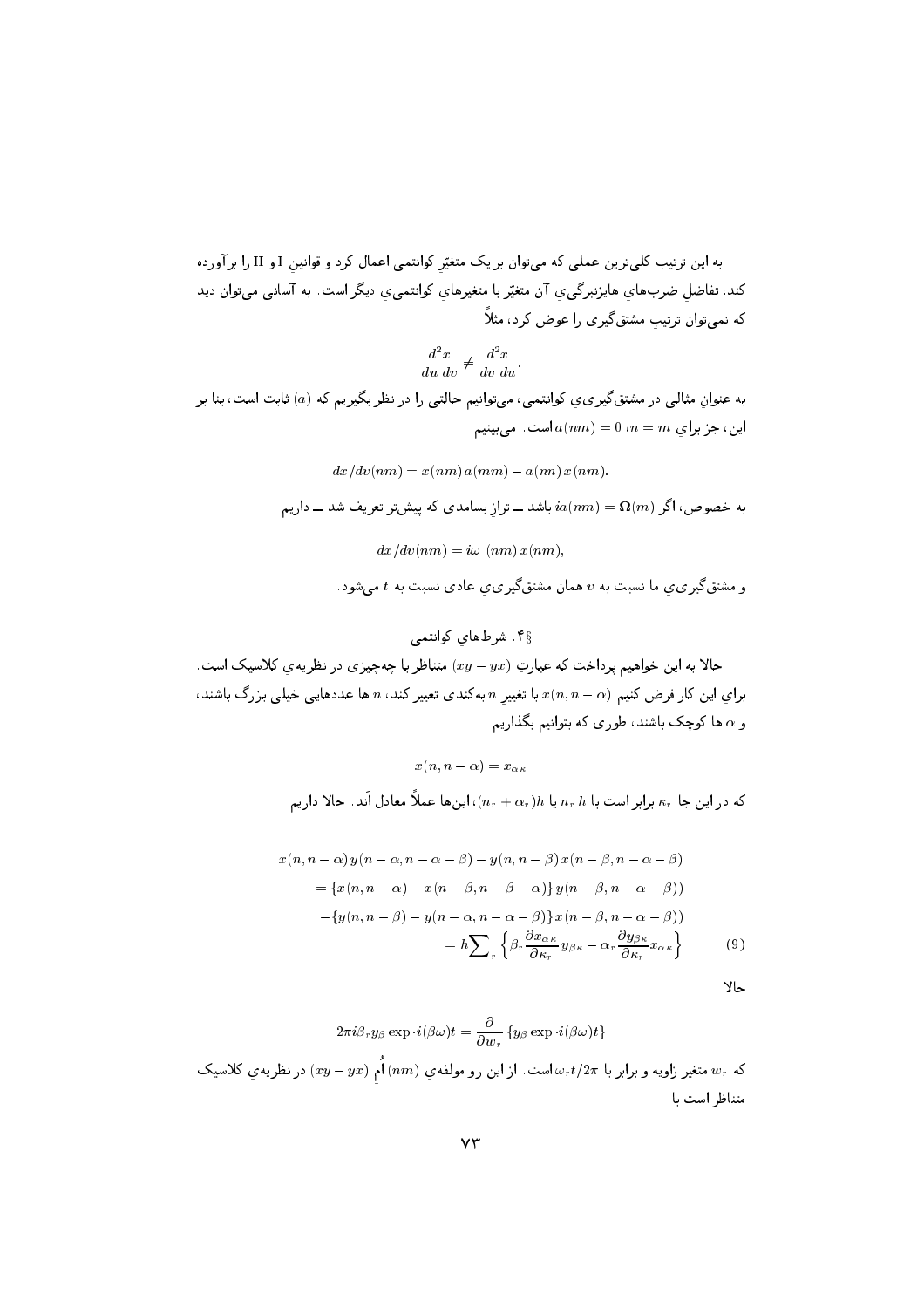$$
\frac{ih}{2\pi} \sum_{\alpha+\beta=n-m} \sum_{r} \left\{ \frac{\partial}{\partial \kappa_r} \{x_{\alpha} \exp \cdot i(\alpha \omega)t\} \frac{\partial}{\partial w_r} \{y_{\beta} \exp \cdot i(\beta \omega)t\} \right\}
$$

$$
- \frac{\partial}{\partial \kappa_r} \{y_{\beta} \exp \cdot i(\beta \omega)t\} \frac{\partial}{\partial w_r} \{x_{\alpha} \exp \cdot i(\alpha \omega)t\} \right\}
$$

$$
\downarrow \quad (xy - yx) \text{ is a constant.}
$$

$$
-\frac{ih}{2\pi}\sum_{r}\left\{\frac{\partial x}{\partial \kappa_{r}}\frac{\partial y}{\partial w_{r}}-\frac{\partial y}{\partial \kappa_{r}}\frac{\partial x}{\partial w_{r}}\right\}.
$$

اگر  $\kappa_r$  را مساوی ی متغیر کنش J, بگیریم، این  $h/2\pi$  برابر عبارتِ کروشهپواسُن (یا ژاکوبی) میشود.

$$
[x, y] = \sum_{r} \left\{ \frac{\partial x}{\partial w_{r}} \frac{\partial y}{\partial J_{r}} - \frac{\partial y}{\partial w_{r}} \frac{\partial x}{\partial J_{r}} \right\} = \sum_{r} \left\{ \frac{\partial x}{\partial q_{r}} \frac{\partial y}{\partial p_{r}} - \frac{\partial y}{\partial q_{r}} \frac{\partial x}{\partial p_{r}} \right\}
$$
  
\n
$$
\sum_{r} \left\{ \frac{\partial x}{\partial w_{r}} \frac{\partial y}{\partial P_{r}} - \frac{\partial y}{\partial q_{r}} \frac{\partial x}{\partial p_{r}} \right\}
$$
  
\n
$$
[q_{r}, q_{s}] = 0, \quad [p_{r}, p_{s}] = 0,
$$
  
\n
$$
[q_{r}, q_{s}] = 0, \quad [p_{r}, p_{s}] = 0,
$$
  
\n
$$
[q_{r}, p_{s}] = \delta_{rs} = 0 \qquad (r \neq s)
$$
  
\n
$$
= 1. \qquad (r = s)
$$
  
\n(10)

$$
[x, z] + [y, z] = [x + y, z],
$$
 I<sub>A</sub>

$$
[x \, y, z] = [x, z] \, y + x \, [y, z].
$$

اگر  $x$  و  $y$  توابعی جبری از  $p_r$  و  $p_r$  باشند، با استفاده از این قوانین، همراه با  $[y, x] = [y, x]$  میتوان را بر حسب  $[q_r, q_s]$ ،  $[q_r, p_s]$  و  $[q_r, p_s]$  نوشت و در نتیبجه محاسبه کرد، بدون این که از قانون  $[x, y]$ جابهجاییی صربها استفاده کنیم (جز این که تا اینجا در محاسبهی اثباتِ IIA بهطور ضمنی از آن استفاده شده است). به این ترتیب وقتبی  $x$  و  $y$  متغیرهای کوانتمی هستند، اگر عبارتهای کروشهی بنیادی هنوز با (10) داده شوند، عبارتِ کروشهی  $[x, y]$  در نظریهی کوانتمی معنی دارد.

ما این فرض بنیادی را میکنیم که تفاضل بین ضربِ هایزنبرگی ی دو کمیتِ کوانتمی برابر است با برابر کروشهی پواسن آنها. به طور نمادین،  $i\hbar/2\pi$ 

$$
xy - yx = ih/2\pi \cdot [x, y]. \tag{11}
$$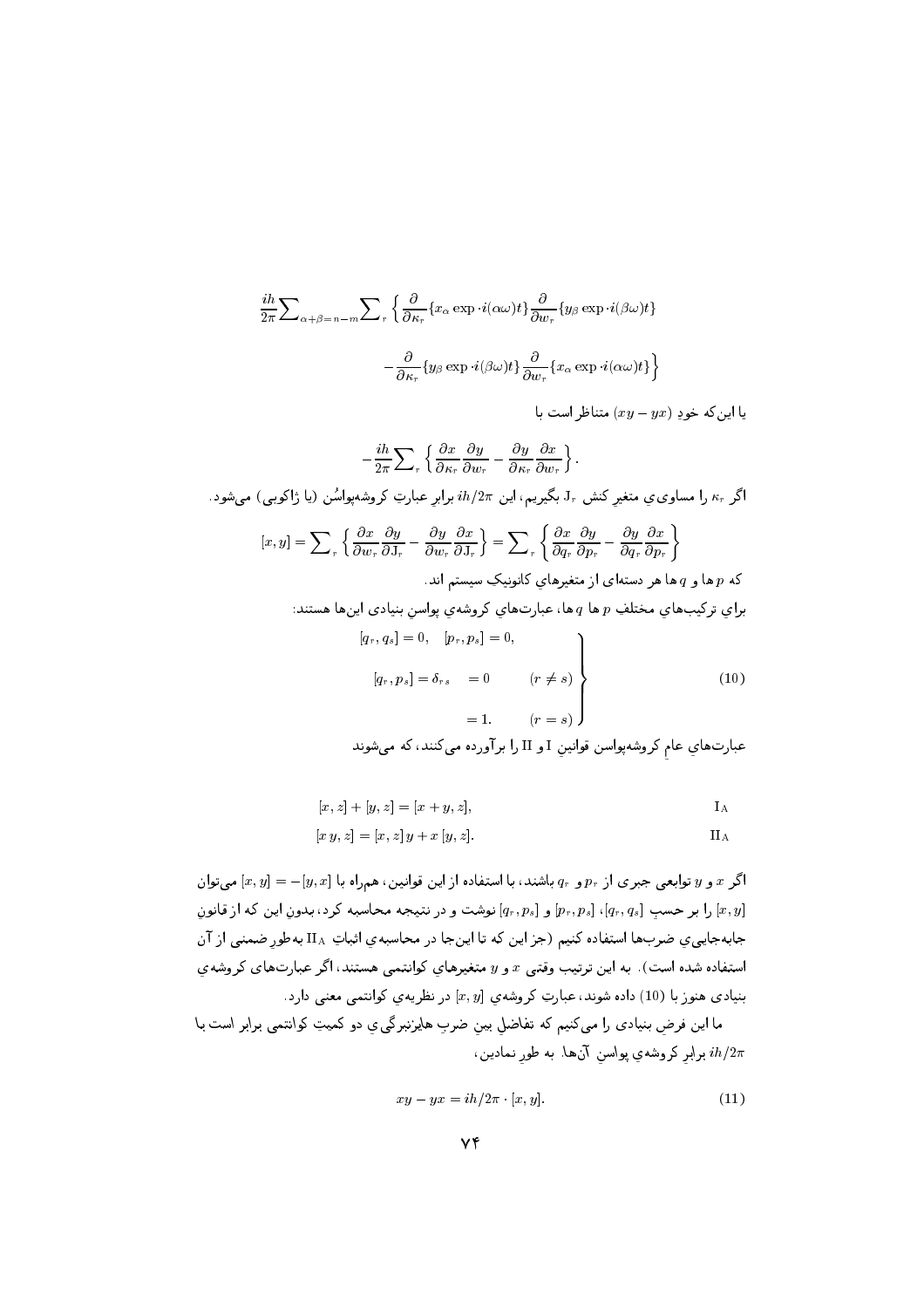دیدیم که در حدّ ِ نظریه ی کلاسیک، این معادل است با این که کمیّتهای دلخواهِ ۴٫٫ ا، که حلها را برچسب میزنند، برابر J, بگیریم، و معقول به نظر میرسد که (11) را به عنوان شرطهای عام کوانتمی بگيريم.

واضح نیست که همه ی اطلاعاتی که از (11) به دست می آید سازگار باشد. از آن جا که کمیتهای دو طرفِ (11) قوانین یکسان I و II یا I<sub>A</sub> و II<sub>A</sub> را برآورده میکنند، تنها شرطهای مستقلّی که از (11) میماند آنهایی است که  $x$  و  $y$ ،  $q$  یا  $q$  هستند، یعنی

 $q_r$ 

$$
q_r q_s - q_s q_r = 0,
$$
  
\n
$$
p_r p_s - p_s p_r = 0
$$
  
\n
$$
p_s - p_s q_r = \delta_{rs} i h / 2\pi
$$
\n(12)

اگر تنبها مبنا برای پاور این که روابط (12) با هم و با معادلاتِ حرکت سازگار اند سازگاری در حدّ 0 $h \to h \to h$ بود، حکم خیلی قوی نمیبود، زیرا باید بتوان ناسازگاری $b = 0$  را نتیجه گرفت، چیزی که در حد 0  $h \to h$  ناسازگار نیست. اما، از آن جا که عملهای کلاسیک تابع همان قانونهای کوانتمی هستند، شاهدِ بسیار قویتری هست ـــ این که اگر با اعمال عملهای کوانتمی بتوان به ناسازگاری رسید، با اعمال عملهای کلاسیک به همان طریق باید به ناسازگاری برسیم. اگر دنبالهای از عملهای  $0 = 0$  کلاسیک به معادله ی  $0 = 0$  منجر شود، دنباله ی متناظر عملهای کوانتمی هم باید به معادله ی منجر شود و نه به معادلهی  $h=0$ ، زیرا نمیتوان با عملهایی کوانتمی روی متغیّرهای کوانتمی کمیّتی کوانتمی به دست آورد که صفر نباشد، امّا همان عمل کلاسیک با متغیّرهای کلاسیک به کمیّتی برابر با صفر منجر شود. به این ترتیب، امکانی که بالاتر برشمردیم، این که با عملهای کوانتمی به ناسازگاری ی برسیم، محتمل نیست. تناظر بین نظریههای کلاسیک و کوانتمی بیشتر در این است که  $h=0$  $h\to 0$  عمل $\Delta$ ای ریاضی یِ دو نظریه در بسیاری موارد تابع یک دسته قانون هستند، تا این که در حدِ متناظ ىاشند.

براي سیستمی با یک درجهیِ آزادی، اگر بگیری<sub>۴)</sub> 
$$
p = m
$$
  $q$  ټها شرطِ کوانتمی هست

$$
2\pi m \left(q\,q-q\,q\right)=ih.
$$

اگر بخش ثابتِ سمتِ چپ را برابر ih بگذاریم خواهیم داشت

$$
4\pi m \sum\nolimits_k q(nk) \; q(kn) \, \omega(kn) = h.
$$

ايـن معادل است بـا شرطِ كـوانتـمـى ي هايـزنـبـرگ (معادلـه ي (16) ِ مرجع [1]). بـا صفـر گـذاشتـن بـقيـه ي مؤلفههاي سمتِ چپ، روابطِ بيشتري به دست مي آوريم كه از نظريهي هايزنبرگ به دست نمي آيد.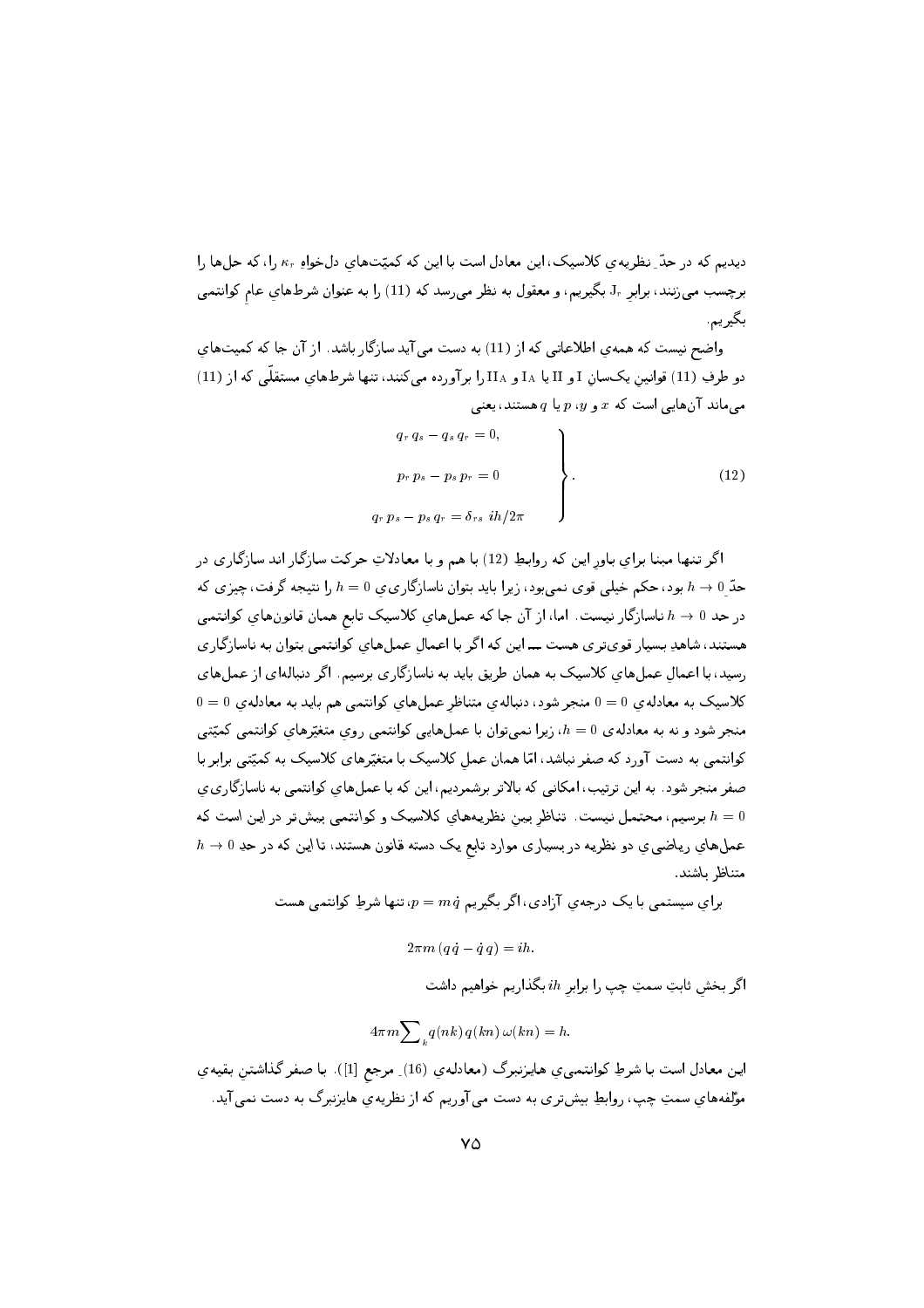شرایطِ کوانتمی ی (12)، در خیلی از حالتها، مشکلاتی را حل می کنند که مربوط اند به این که کمیتها در معادلاتِ حرکتِ به دست آمده به چه ترتیب در هم ضرب میشوند. جز وقتی که  $p_r$  و  $q_r$  در هم ضرب می شوند ترتیب مهم نیست، و این هم هرگز در سیستمهایی که تابع انرژی ی پتانسیل فقط به ها بستگی دارد و انرژی $\mathcal o$  جنبشی فقط به  $p$  ها، رخ نمیدهد.  $q$ 

باید خاطرنشان کرد که کمیتِ کلاسیکی ای که در نظریه ی کرامرز <sup>6</sup> و هایزنبرگ [2] برای پراکندگی از اتمها ظاهر میشود مؤلفههایی دارد که به شکل (8) هستند (با  $J_r = (\kappa_r = 0)$ ، و در نظریهی کوانتمی به نحوی تعبیر میشوند که با نظریهی حاضر سازگار است. هیچ عبارتِ کلاسیکیای را که شامل ضرایب دیفرانسیلی باشد نمی توان به صورتِ نظریه ی کوانتمی تفسیر کرد مگر این که بتوان به این شکل در آورد.

۵§. خواص عبارتهای کروشهپواسن کوانتمی

در این بخش میخواهیم نتایجی را به دست آوریم که مستقل از فرض شرطهای کوانتمی ی (11) یا ( 12 ) هستند .

در نظریه ی کلاسیک، عبارتهای کروشهی پواسن اتحادِ

$$
[x, y, z] \equiv [[x, y], z] + [[y, z], x] + [[z, x], y] = 0 \tag{13}
$$

را بر آورده می کنند. در نظریهی کوانتمی وقتی  $x$  و  $y$  و  $x$  ،  $p$  یا  $p$  هستند این نتیجه بهوضوح درست است. همچنین از IA و IIA داریم

$$
[x_1 + x_2, y, z] = [x_1, y, z] + [x_2, y, z]
$$

$$
[x_1 x_2, y, z] = x_1 [x_2, y, z] + [x_1, y, z] x_2
$$

یس، تا وقتی  $x$  و  $y$  و  $z$  به شکلی بر حسب حاصل جمع یا حاصل $\phi$ ضرب  $p$  ها و  $q$  ها قابل $y$ یبان هستند، نتیجه باید هنوز در نظریه ی کوانتمی درست باشد، پس باید بهطور کلّی درست باشد. به خاطر داشته باشيم كه اتحادِ متناظر با (13) وقتى به جاي كروشهي پواسن بگذاريم تفاضل ضربِ هايزنبرگىي ، به وضوح درست است، پس هیچ ناسازگاریای با معادلهی (11) نیست. (11) ، از به وضوح درست است،

اگر H تابع همیلتونی ِیِ سیستم باشد، معادلههایِ حرکتِ کلاسیکی را میشود به شکل

 $\dot{p}_r = [p_r, H]$   $\dot{q}_r = [q_r, H]$ 

نوشت. این معادلات در نظریهی کوانتمی برای سیستمهایی که ترتیب عاملهای ضربیای که در معادلاتِ حرکت ظاهر میشوند بی|همیت باشد درست است. برای سیستمهایی که این ترتیبها مهم است، اگر بتوان ترتیبی برای عامل های H اختیار کرد میتوان این معادلهها را درست کرد. از قوانین IA و در نظریهی کوانتمی برای هر  $x$ ی به دست می آید IIA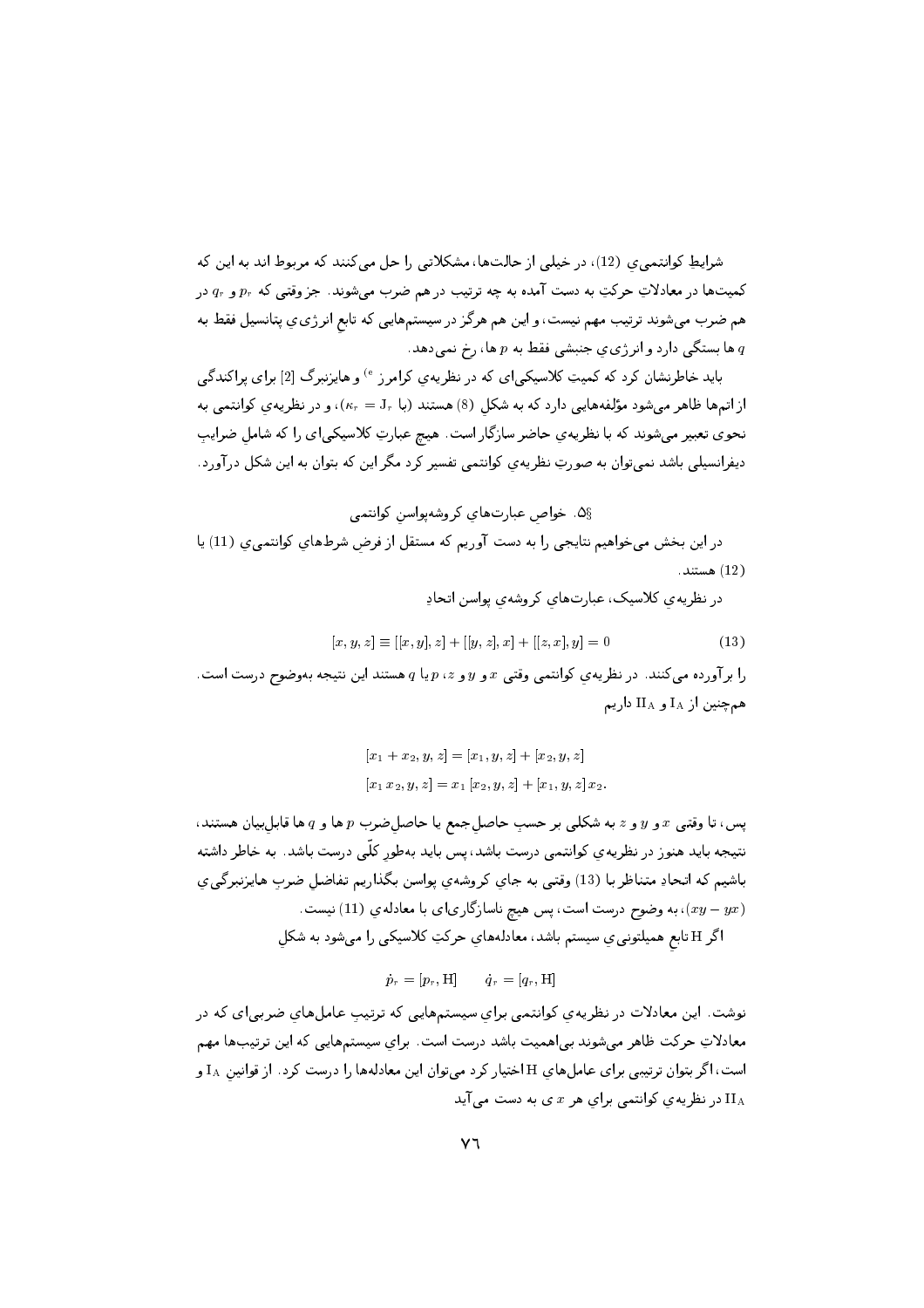$$
\dot{x} = [x, H]. \tag{14}
$$

 $[A, H] = 0.$ 

البته متغیرهای کنش باید این شرط را برآورده بکنند. اگر A1 و A2 دو ثابتِحرکت باشند با کاربردی ساده از (13) نتيجه مي شود

$$
[A_1, A_2] = \text{const.}
$$
درست مثلِ حالاتِ کلاسیک.  
در نظریەی کلاسیک، شرطِ آن که یک دسته متغیرِ ۹، $Q_r$ ، ۲، یک دسته متفیرِ

$$
[\mathbf{Q}_r, \mathbf{Q}_s] = 0 \qquad [\mathbf{P}_r, \mathbf{P}_s] = 0
$$

$$
[\mathbf{Q}_r, \mathbf{P}_s] = \delta_{rs}.
$$

این معادلات را میتوان در نظریه ی کوانتمی به عنوان شرطِ کانونیک بودن متغیرهای  $\mathrm{P}_r$  و  $\mathrm{Q}_r$  به کار یُرد .

در نظریه ی کلاسیک میتوانیم دسته متغیرهای کانونیکِ ۶٫۰ و  $\eta_r$  را معرفی کنیم که با روابطِ زیر به متغیرهای یکنواختکنندهی  $\mathrm{J}_r$  و  $w_r$  مربوط اند.

$$
\xi_r = (2\pi)^{-\frac{1}{2}} J_r^{\frac{1}{2}} \exp \cdot 2\pi i w_r, \qquad \eta_r = -i(2\pi)^{-\frac{1}{2}} J_r^{\frac{1}{2}} \exp \cdot -2\pi i w_r.
$$

احتمالاً در نظریهی کوانتمی دستهی متناظری از متغیرهای کانونیک هست که هر کدام فقط یک نوع مؤلفه دارند، طوری که  $(0=0,\xi_r(nm)=n_r-1$ ، جز وقتبیکه  $n_r=n_r=n_r=n_r$  و  $m_s=n_s$  باشد ( $s\neq s$ )، و جز وقتي كه  $n_r = n_r = m_r = m_s = m_r = n_r + 1$  و  $m_s = m_s = m_s$  باشد ( $s \neq s$ ). مي توان وجودِ جنين متغيرهايي، را به عنوان شرطِ چنددورهای بودن سیستم درنظریهی کوانتمی در نظر گرفت. مؤلفههای ضرب هایزنبرگی ی  $\xi_r$ و  $\eta_r$  رابطه ی

$$
\xi_r \eta_r(nn) = \xi_r(nm) \eta_r(mn) = \eta_r(mn) \xi_r(nm) = \xi_r \eta_r(mm) \qquad (15)
$$

را برآورده میکنند که  $m$  ها به وسیلهی فرمولهای  $n_r = n_r - m_s = m_s = m_s$  به  $n$  ها مربوط اند  $(s \neq r)$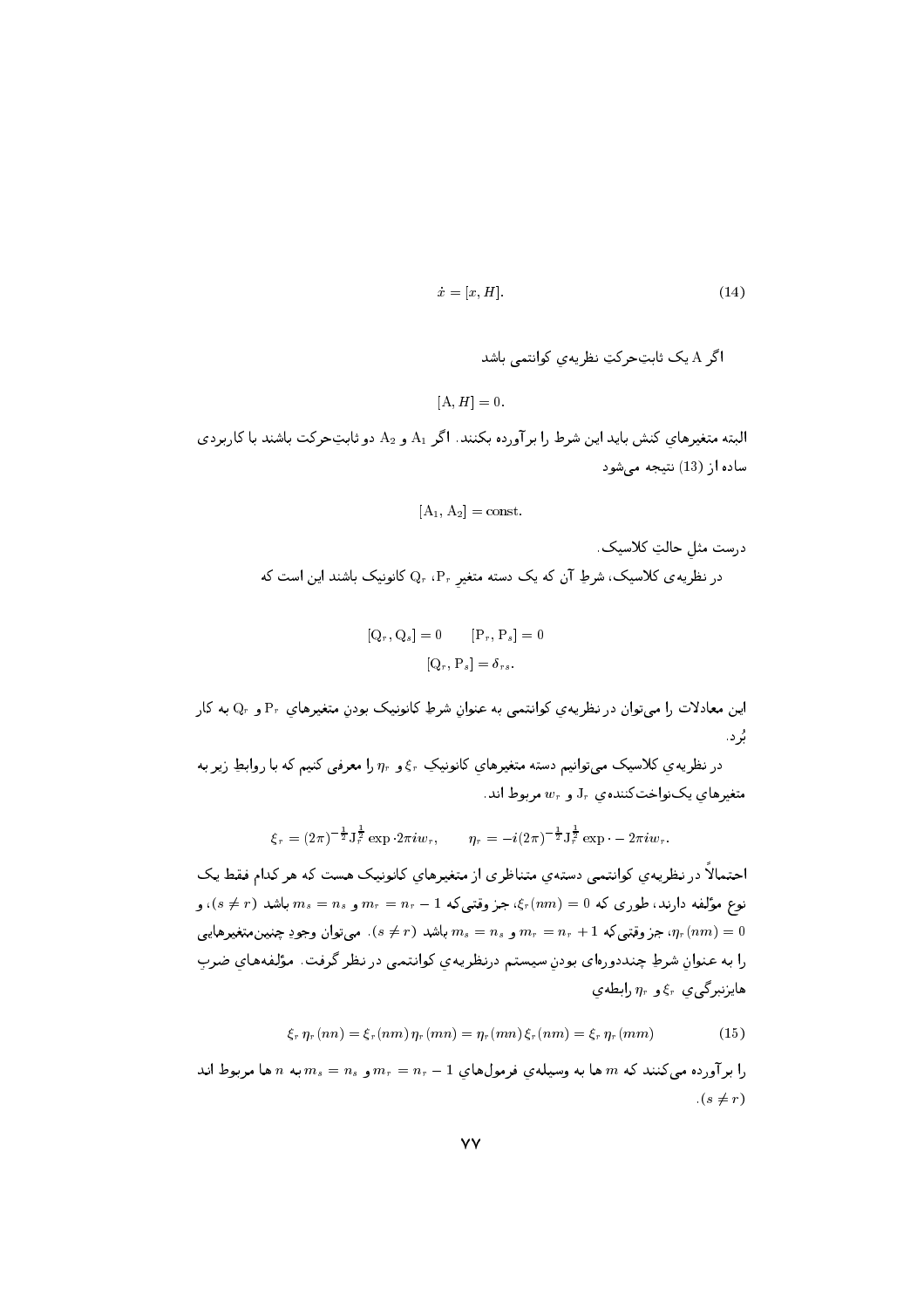ها و  $\eta_r$  های کلاسیکی  $J_r=-i/2\pi\cdot J_r=1$ را بر آورده می $\zeta$ نند. این رابطه لزوماً برای  $\xi_r$  ها $\xi_r$ و  $\eta_r$  های کوانتمی درست نیست. رابطهی کوانتمی ممکن است، مثلاً،  $\eta_r$  .  $\eta_r = -\eta/r$  یا باشد. برای هر سیستم دینامیکیی خاص، یک بررسی ی مفصّل لازم  $\frac{1}{2}(\xi_r\eta_r + \eta_r\xi_r) = -i/2\pi \cdot J_r$ است تا بفهمیم اینها چه هستند. اگر رابطهی آخر درست باشد میتوانیم دسته متغیرهای کانونیکِ ۶٫٪ و ا به صورت,  $\eta'_r$ 

> $\mathcal{E}'_r = (\mathcal{E}_r + i\eta_r)/\sqrt{2}.$  $\eta'_r = (i\xi_r + \eta_r)/\sqrt{2},$

> > تعریف کنیم و در آن صورت داریم

 $J_r = \pi (\xi^2 + \eta^2)$ .

این واقعاً چیزی است که برای نوسان گر هم آهنگ اتفاق می)فَتد. در حالتِ کلّی حتّی لازم نیست  $\rm J_r$  یک تابع گویا از ۶<sub>۳ و  $\eta_r$  باشد، مثال اش چرخندهی صُلبی است که هایزنبرگ مطالعه کرده.</sub>

7<sub>§</sub>7. حالتهای پایا

کمیتِ  $C$ ، که با زمان تغییر نمی کند، مؤلفههای  $\, (nm) \,$ ش صفر است، جز آنهایی که برایشان است. یس مناسب است که فرض کنیم هر دستهای از n ها به یک حالتِ خاص اتمی مربوط  $n=m$ است، مثل نظریهی بور؛ پس هر  $C(nn)$  مال یک حالتِ خاص است، دقیقاً به همان شکل که هر کمیتی که در نظریهی کلاسیک ظاهر میشود مال یک پیکربندی ی خاص است. امّا، مؤلفههای یک کمیتِ متغیر کوانتمی چنان بههمآمیخته اند که ممکن نیست بتوان به جمع مشخصی از آنها یک حالتِ معین نسبت داد .

وقتی همهی کمیتها ثابت اند، رابطهی بین کمیتهای کوانتمی تقلیل پیدا می کند به رابطهای بین  $C(nn)$  های متعلق به یک حالتِ پایای معین  $n$ . با این فرض که قوانین کلاسیک برای توصیف حالتهای پایا برقرار اند، این رابطه همان رابطهی نظریهی کلاسیک خواهد بود؛ به خصوص، انرژی همان تابعی از J ها خواهد بود که در نظریه ی کلاسیک هست. در این جا استدلالی برای فرض بور در موردِ ماهيتِ مكانيكيي ي حالتِ پايا داريم. هر چند لازم به ذكر است كه، دامنهها و بسامدهاي حركتِ مداری، کمیتهای متغیر وابسته به یک حالتِ پایای نظریهی بور، هیچ معنای فیزیکی و اهمیتِ ریاضی|ی ندارند.

اگر معادلهی بنیادی ی(11) را برای کمیتهای  $x$  و H بهکار ببریم، به کمکِ (14) به دست مي آوريہ

$$
x(nm) H(mm) - H(nn) x(nm) = ih/2\pi \cdot \dot{x}(nm) = -h/2\pi \cdot \omega(nm) x(nm).
$$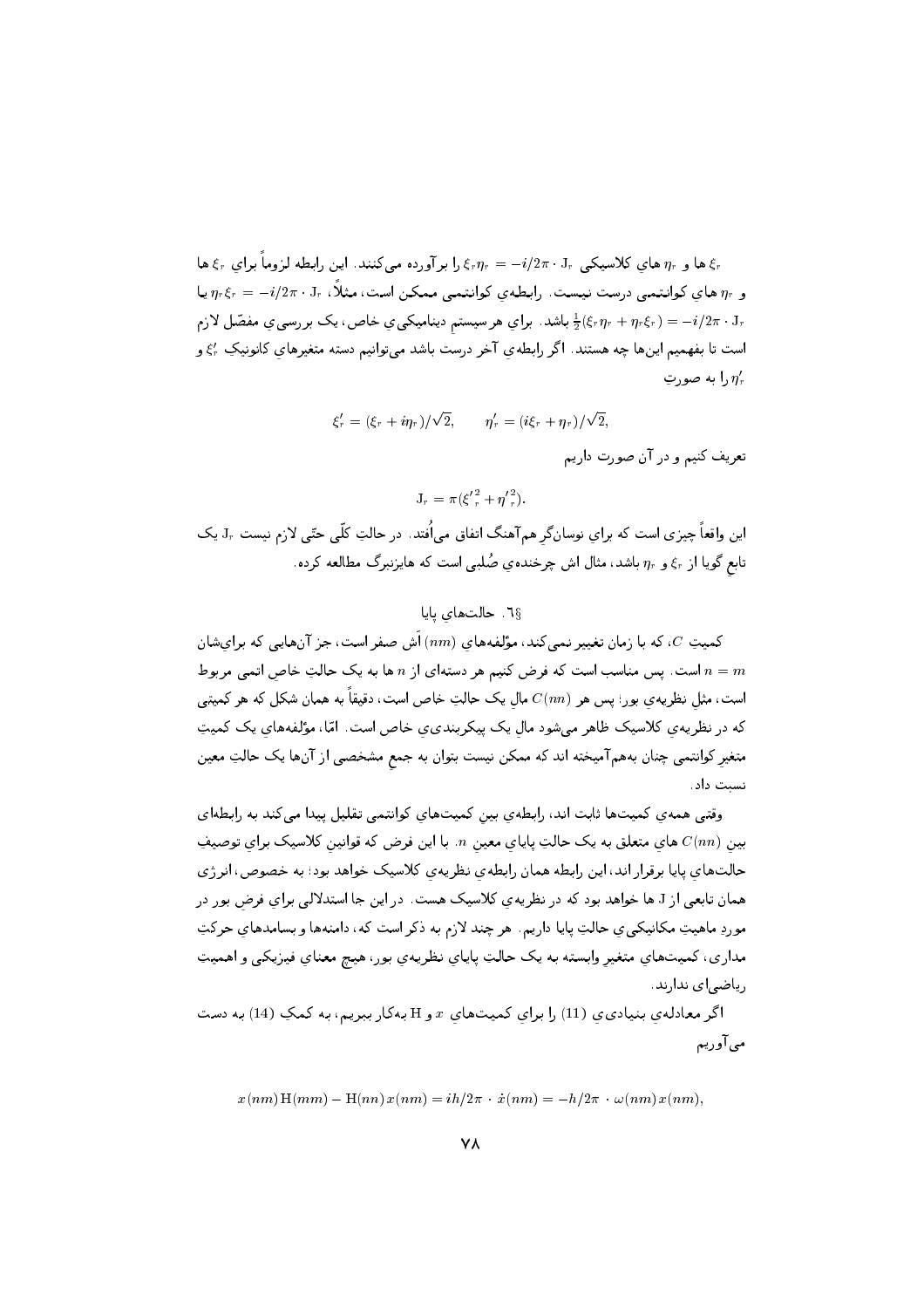H(nn) – H(mm) = 
$$
h/2\pi \cdot \omega(nm)
$$
.  
اين همان معادل*هي* بور است که بسامد را به اختلافِ انرژىها مربوط مىکند.  
اعمالِ شرطِ کوانتمىيِ (11) به متغيرهاي کوانتمىي ي ۶<sub>5 و 7</sub>۳ که قبلاً تعريف شدند، مىدهد

$$
\xi_r \eta_r(nn) - \eta_r \xi_r(nn) = ih/2\pi \cdot [\xi_r, \eta_r] = ih/2\pi
$$

ترکیب این معادله و (15) نشان می دهد که

L

$$
\xi_r \eta_r(nn) = -n_r ih/2\pi + \text{const.}
$$

به لحاظِ فيزيکي مي دانيم که اتم حالتِ عادّياي دارد که در آن تابش نمي کند. در اين نظريّه، اين  $\left\{ \begin{array}{l} m_r \, \mu_r \, \mu_r \end{array} \right\}$ ویژگی] را میتوان با این فرض هایزنبرگ توجیه کرد که همهی دامنههای  $C(nm)$  ی که  $n_r$  یا منفی دارند صفر اند، یا اصلاً وجود ندارند. این باعث میشود وقتی  $n_r=0$  باشد، بنا بر معادلهی (15) صفر شود. از این و در حالتِ کلّی  $\xi_r$   $\eta_r(nn)$ 

$$
\xi_r \eta_r(nn) = -n_r ih/2\pi.
$$

اگر  $i_{r} = -i/2 \cdot J_{r}$  آن وقت  $I_{r} = n_{r} h$  است. این همان قاعدهی عادّی برای کوانتش حالتهای پایا است، پس در این حالت بسامدهای سیستم همان است که در نظریهی بور داده می شود. اگر باشد، آن وقت  $J_r = (n_r) + \frac{1}{2}$ . از این و در حالتِ کلّمی در این  $\frac{1}{2}(\xi_r \eta_r + \eta_r \xi_r) = -i/2\pi \cdot J_r$ حالت برای آنکه بسامدهای درستی با نظریهی بور بدهند، اعدادِ کوانتمی ی نیمهصحیح باید استفاده  $|3|$  شوند

تا اینجا تنها سیستمهای چندگانهدورهای را بررسی کردیم. امّا، به نظر نمی رسد هیچ دلیلی وجود داشته باشد که نتوان معادلاتِ بنیادی،ی (11) و (12) را برای سیستمهای غیردورهای هم به کار برد، سیستمهایی که هیچیک از ذراتِ سازندهشان به بینهایت نمیرود، مثلاً یک اتم عام. کسی انتظار ندارد حالتهای پایای چنین سیستمی دستهبندی شوند، جز احتمالاً وقتی که حرکتهای دورهای دارند، و بنا بر این مجبوریم مطابق یک برنامهی دلبخواه به هر حالتِ پایا یک عددِ مجزای n نسبت بدهیم. متغیرهای کوانتمی ی ما هنو ز مؤلفههای هم آهنگ دارند، هر کدام به دو n مربوط اند، و ضرب هایزنبرگی باید درست مثل قبل انجام شود. بنا بر این هیچ ابهامی در توصیفِ معادلاتِ (12) یا معادلاتِ حرکت نيست .